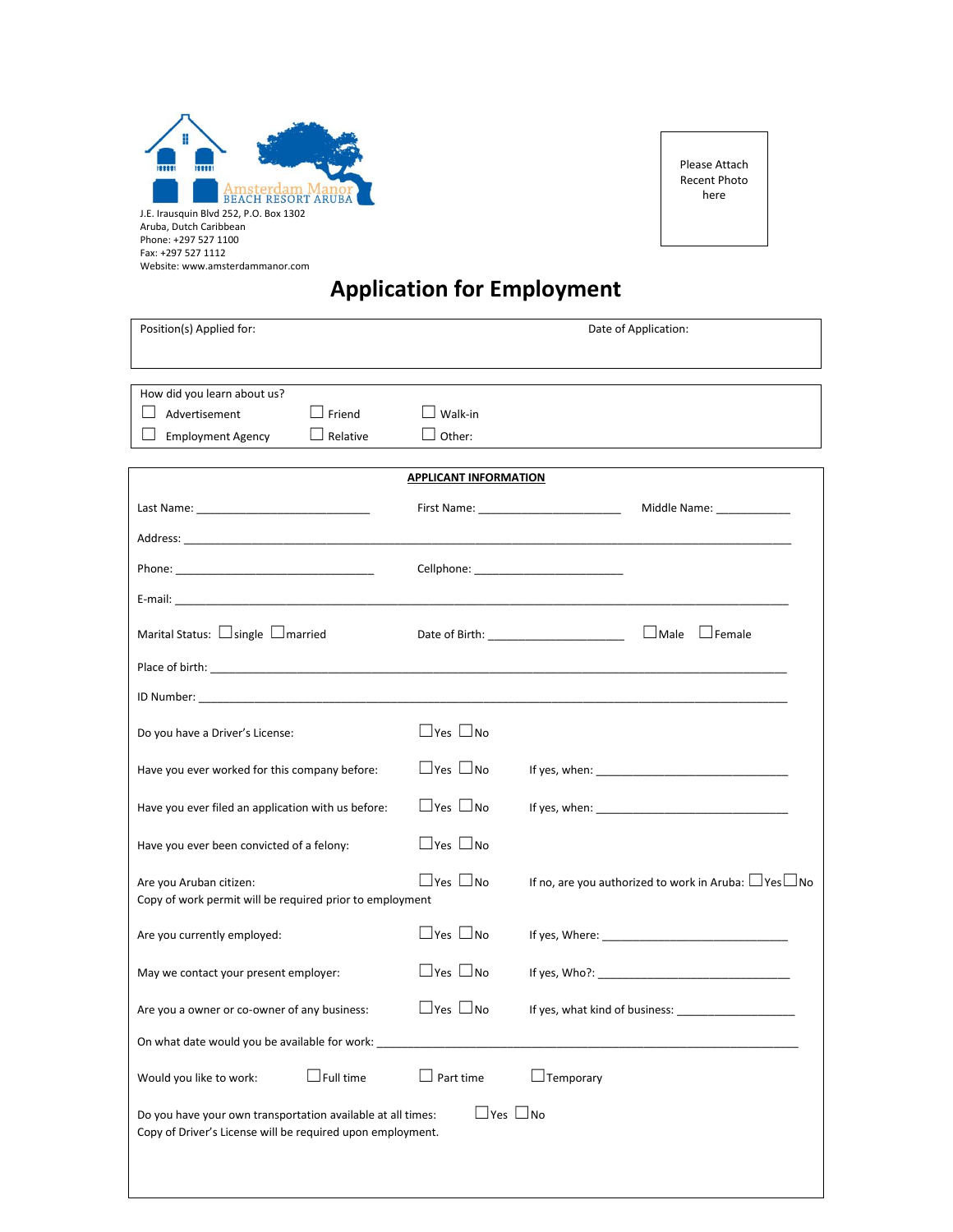## **EDUCATION**

|                                                  | Name and Place of<br>School | Study (studie richting) | Diploma/Degree/Certicate | Year |
|--------------------------------------------------|-----------------------------|-------------------------|--------------------------|------|
| <b>High School/</b><br>Voortgezet Onderwijs      |                             |                         |                          |      |
| <b>Professional College/</b><br>Beroepsopleiding |                             |                         |                          |      |
| Other (specify)                                  |                             |                         |                          |      |

## **Indicate the foreign language you can speak, read and/or write (Fluent/Good/Fair/Not)**

|       | Papiamento | Dutch | English | Spanish | German | Portuguese |
|-------|------------|-------|---------|---------|--------|------------|
| Speak |            |       |         |         |        |            |
|       |            |       |         |         |        |            |
| Read  |            |       |         |         |        |            |
|       |            |       |         |         |        |            |
| Write |            |       |         |         |        |            |
|       |            |       |         |         |        |            |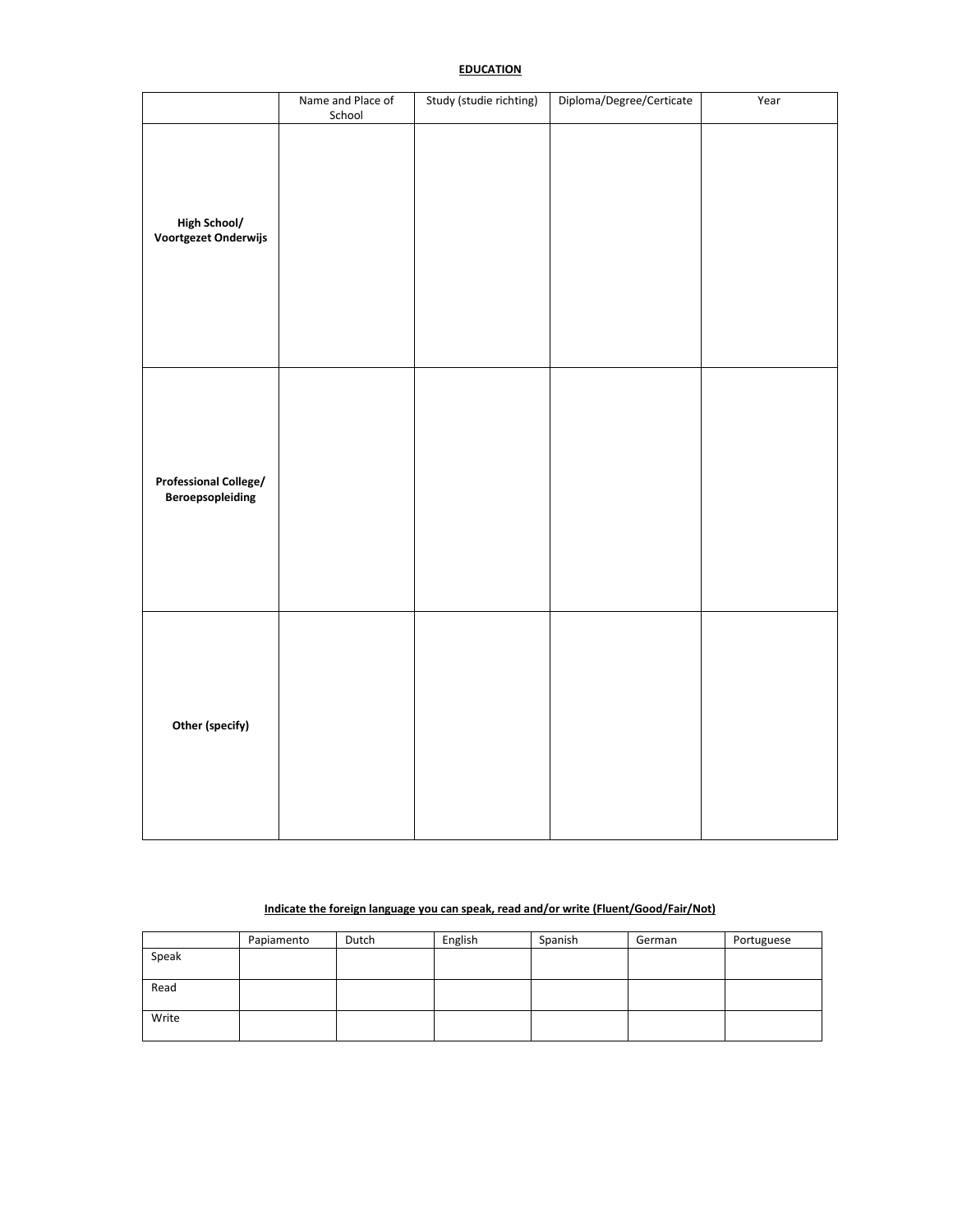| Company:             | Dates Employed: | Responsibilities: |
|----------------------|-----------------|-------------------|
|                      |                 |                   |
|                      | From:           |                   |
|                      |                 |                   |
|                      |                 |                   |
|                      |                 |                   |
|                      | To:             |                   |
|                      |                 |                   |
|                      |                 |                   |
|                      |                 |                   |
|                      |                 |                   |
| Address:             |                 |                   |
|                      |                 |                   |
|                      |                 |                   |
| Telephone Number(s): | Hourly          |                   |
|                      | Rate/Salary:    |                   |
|                      |                 |                   |
|                      | Starting:       |                   |
| Job title:           |                 |                   |
|                      |                 |                   |
|                      |                 |                   |
|                      |                 |                   |
| Name of Supervisor:  |                 |                   |
|                      | Ending:         |                   |
|                      |                 |                   |
|                      |                 |                   |
| Reason for leaving:  |                 |                   |
|                      |                 |                   |
|                      |                 |                   |
|                      |                 |                   |
|                      |                 |                   |
|                      |                 |                   |

| Company              | Dates Employed: | Responsibilities: |
|----------------------|-----------------|-------------------|
|                      |                 |                   |
|                      | From:           |                   |
|                      |                 |                   |
|                      |                 |                   |
|                      |                 |                   |
|                      |                 |                   |
|                      | To:             |                   |
|                      |                 |                   |
|                      |                 |                   |
|                      |                 |                   |
| Address:             |                 |                   |
|                      |                 |                   |
|                      |                 |                   |
| Telephone Number(s): | Hourly          |                   |
|                      | Rate/Salary:    |                   |
|                      |                 |                   |
|                      | Starting:       |                   |
| Job title:           |                 |                   |
|                      |                 |                   |
|                      |                 |                   |
| Name of Supervisor:  |                 |                   |
|                      | Ending:         |                   |
|                      |                 |                   |
|                      |                 |                   |
|                      |                 |                   |
| Reason for leaving:  |                 |                   |
|                      |                 |                   |
|                      |                 |                   |
|                      |                 |                   |
|                      |                 |                   |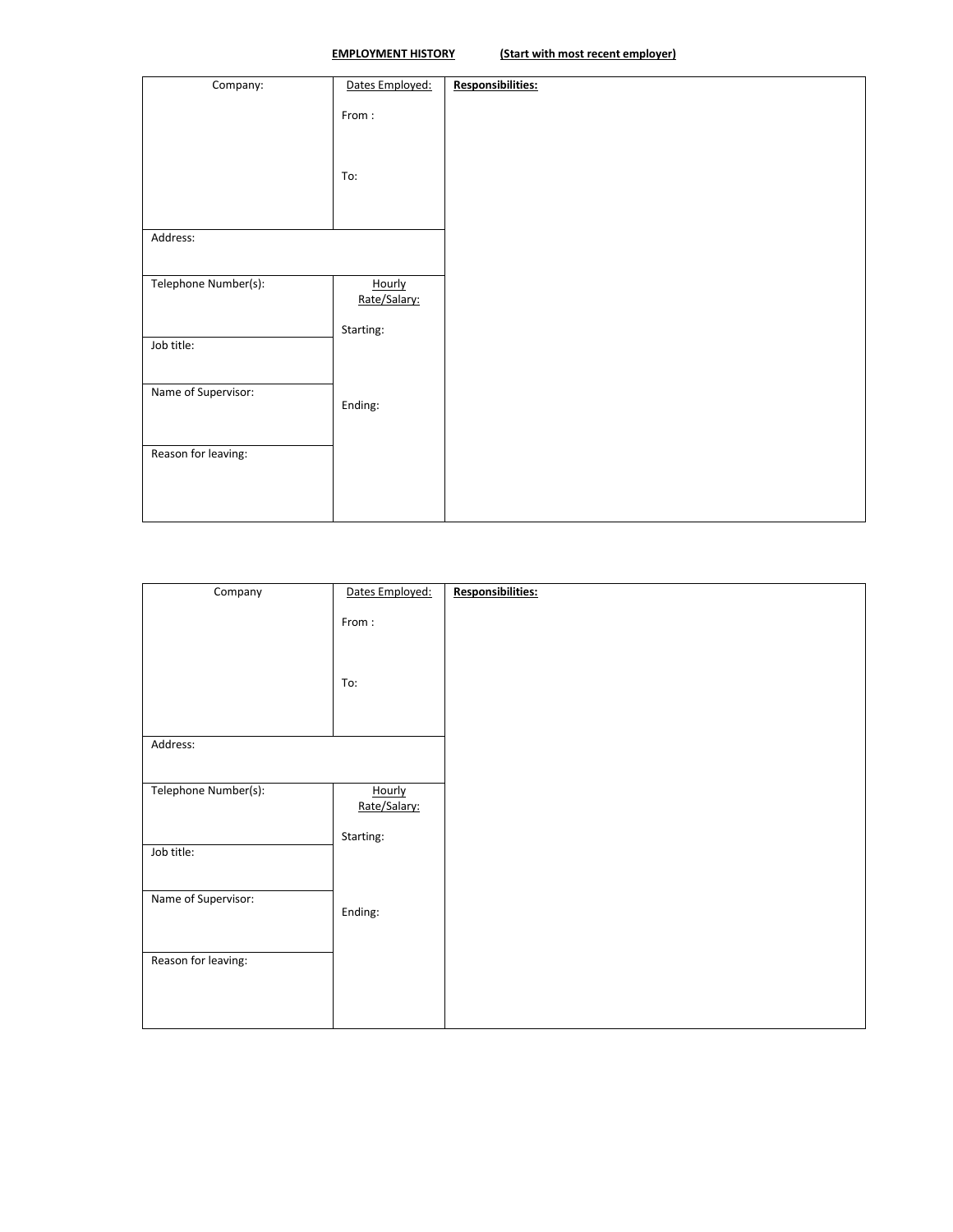| Company              | Dates Employed:        | <b>Responsibilities:</b> |
|----------------------|------------------------|--------------------------|
|                      | From:                  |                          |
|                      | To:                    |                          |
|                      |                        |                          |
| Address:             |                        |                          |
| Telephone Number(s): | Hourly<br>Rate/Salary: |                          |
| Job title:           | Starting:              |                          |
| Name of Supervisor:  | Ending:                |                          |
| Reason for leaving:  |                        |                          |
|                      |                        |                          |

# **May we contact your previous Employers:** ☐**Yes** ☐**No**

| <b>References (no Relatives)</b> |                     |                |        |        |  |
|----------------------------------|---------------------|----------------|--------|--------|--|
| Name                             | Occupation/Position | <b>Address</b> | Phone# | E-mail |  |
|                                  |                     |                |        |        |  |
|                                  |                     |                |        |        |  |
|                                  |                     |                |        |        |  |
|                                  |                     |                |        |        |  |
|                                  |                     |                |        |        |  |
|                                  |                     |                |        |        |  |
|                                  |                     |                |        |        |  |
|                                  |                     |                |        |        |  |
|                                  |                     |                |        |        |  |
|                                  |                     |                |        |        |  |
|                                  |                     |                |        |        |  |
|                                  |                     |                |        |        |  |
|                                  |                     |                |        |        |  |
|                                  |                     |                |        |        |  |
|                                  |                     |                |        |        |  |
|                                  |                     |                |        |        |  |
|                                  |                     |                |        |        |  |
|                                  |                     |                |        |        |  |
|                                  |                     |                |        |        |  |
|                                  |                     |                |        |        |  |

☐**Check this box to confirm that you understand that you may have to pass a drug/alcohol test before employment offer**

#### **DISCLAIMER AND SIGNATURE:**

*I certify that my answers are true and complete to the best of my knowledge. If this application leads to employment, I understand that false or misleading information in my application or interview may result in my release.*